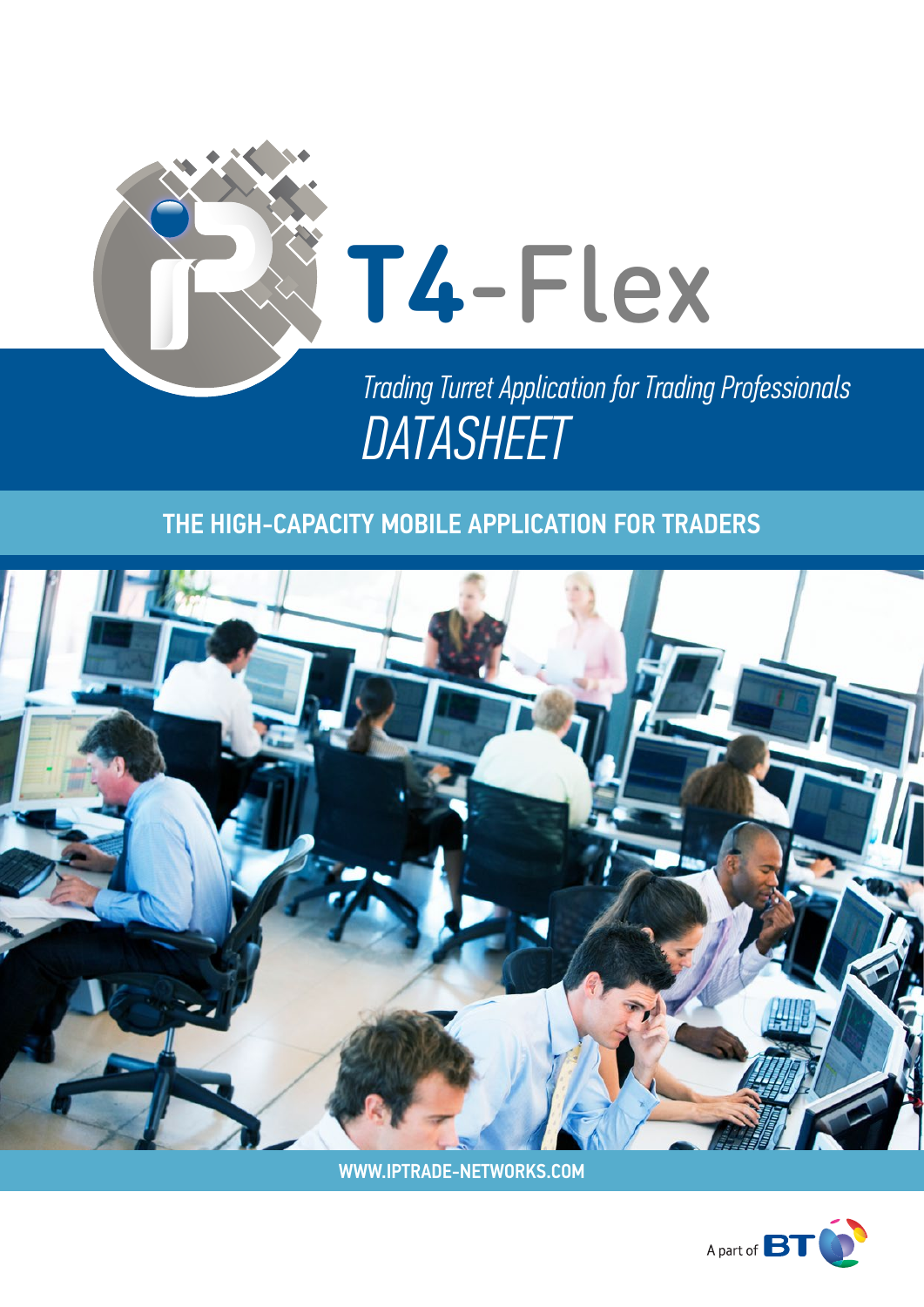

# *T4-Flex Datasheet*



INTUITIVE TRADING

#### **Product Overview**

IP Trade's T4-Flex Soft Trading Turret Application offers trading professionals a comprehensive, streamlined trading turret communications experience on any Windows 7, 8.1 and 10 device, maximizing flexibility and productivity.

Designed for flexibility, T4-Flex is deployed as a soft client application and features a high-capacity, customizable display with key telephony, hoot 'n holler and intercom channels on a single screen, so traders can easily monitor all of their activity and access contacts at the touch-of-a-button. The intuitive User Interface is easy to learn and can be tailored to the specific workflows and needs of trading teams and individuals.

The T4-Flex solution integrates seamlessly with the IP Trade T4 Turret suite and associated applications, allowing a user to log in to the turret or soft application without the need for external assistance, providing a powerful option for free seating, business continuity and mobility.



#### **Functional Overview**

The T4-Flex is a fully-featured trading turret software client based on industry standard Microsoft Windows 7, 8.1 and 10 Professional Operating System. Combined with handset, mouse, microphone and speaker peripherals, T4-Flex facilitates monitoring and control of call activity and rapid communications between traders, clients and counterparties.

#### **Collaboration and Productivity Features**

The IP Trade T4-Flex is deployed as a native SIP endpoint to the customer unified communications (UC) architecture (Alcatel, Avaya and Cisco platforms are currently supported) with many standard collaboration features/functions and applications extensible to the T4-Flex.

#### **User Interface, Features and Benefits**

| <b>CAPABILITY</b>        | <b>DESCRIPTION</b>                                                                           |
|--------------------------|----------------------------------------------------------------------------------------------|
| <b>Media Streams</b>     | Max. 5 simultaneous media streams, 10 or 30 with an audio expansion module                   |
| <b>Audio Peripherals</b> | Headset-compatible, max. two handsets, microphone, speaker                                   |
| <b>Line Appearances</b>  | Max. 10,000 appearances/128 per page/64 viewable; unlimited pages, unlimited sharing         |
| <b>Line Interfaces</b>   | Can support SIP, PSTN, private line auto ringdown, manual ringdown, hoot n' holler           |
| <b>Call Controls</b>     | Hold/conference/transfer/mute/privacy/swap/merge/redial/floating keys                        |
| <b>Speaker Controls</b>  | Individual, global volume controls, global/local muting options, voice activity detection    |
| <b>UI Customization</b>  | Differentiated ringtones, variable background/button colors, multiple font sizes/languages   |
| <b>UI Productivity</b>   | Corporate directories, simplified search, call history, favorites, speed dials, conferencing |

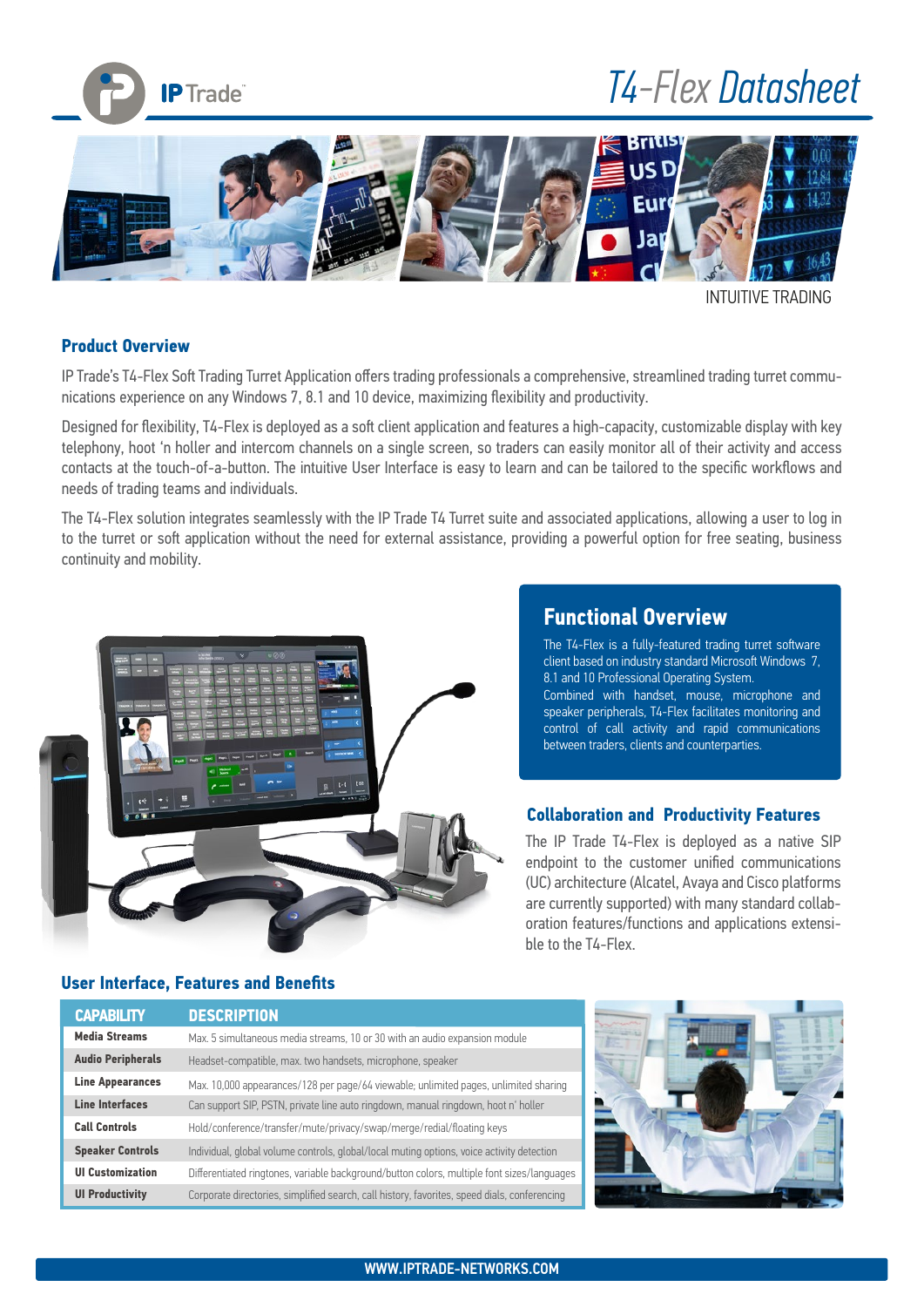

INTUITIVE TRADING

#### **Trading Turret Application System Management Software**

The T4-Flex Trading Turret solution comes with a powerful configuration, maintenance, security and database application called the Turret Support Server (TSS). Running on Windows 2012 and supporting high availability configuration options, The TSS is a browserbased application, offering a powerful administration and management tool that provides:

- T4-Flex Trading Turret configuration tools
- Monitoring, management and reporting tools
- Multi-level security and authentication capability
- System database repository
- Application integration functionality
- System software update/upgrade tools



#### **System Prerequisites**

- Alcatel, Avaya, Cisco unified communications platform (please check with a sales representative for currently supported models and software versions on each platform)
- IP Trade Turret Proxy Openline (TPO) and Turret Support Server (TSS) applications
- QoS-enabled Local Area Network

#### **Recording**

IP Trade has an open architecture and standard application programming interface (API) enabling the solution to interoperate with media recording platforms. The company has an interoperability testing and certification program available to any IP media recording vendor (please check with a sales representative for current models and versions supported).



#### **Media Processing Software Application**

Each T4-Flex turret is connected to the IP Trade software-defined media processing application called the Turret Proxy Openline (TPO). The TPO is deployed as a virtual machine on industry standard servers in a scalable, high-availability cluster. The TPO behaves as a native extension to customer's unified communications architecture using standards-based Session Initiation Protocol (SIP) signaling. The TPO is integrated with leading unified communications and media recording platforms to meet the exacting requirements for flexibility, capacity, resilience, availability and scalability in critical communications environments.

#### **Workstation Requirements**

- Operating System: Windows 7, 8.1 or 10, x64 Professional
- Video Monitor(s): 1024 x 768 resolution display or larger; 1920 x 1080 recommended
- DirectX 10-compatible graphics processor with a Windows Display Drive Model
- (WDDM) 1.1 driver, pixel shader 3.0 in hardware, and a minimum of 512MB of video RAM
- Touchscreen operation requires a monitor that supports multi-touch
- Processor: Dual Core i3/i5 3.0 GHz or faster processor
- Memory: 4GB
- Drive: 80GB or larger
- Network: 100/1000 Ethernet Connection Dual connections are required for link redundancy options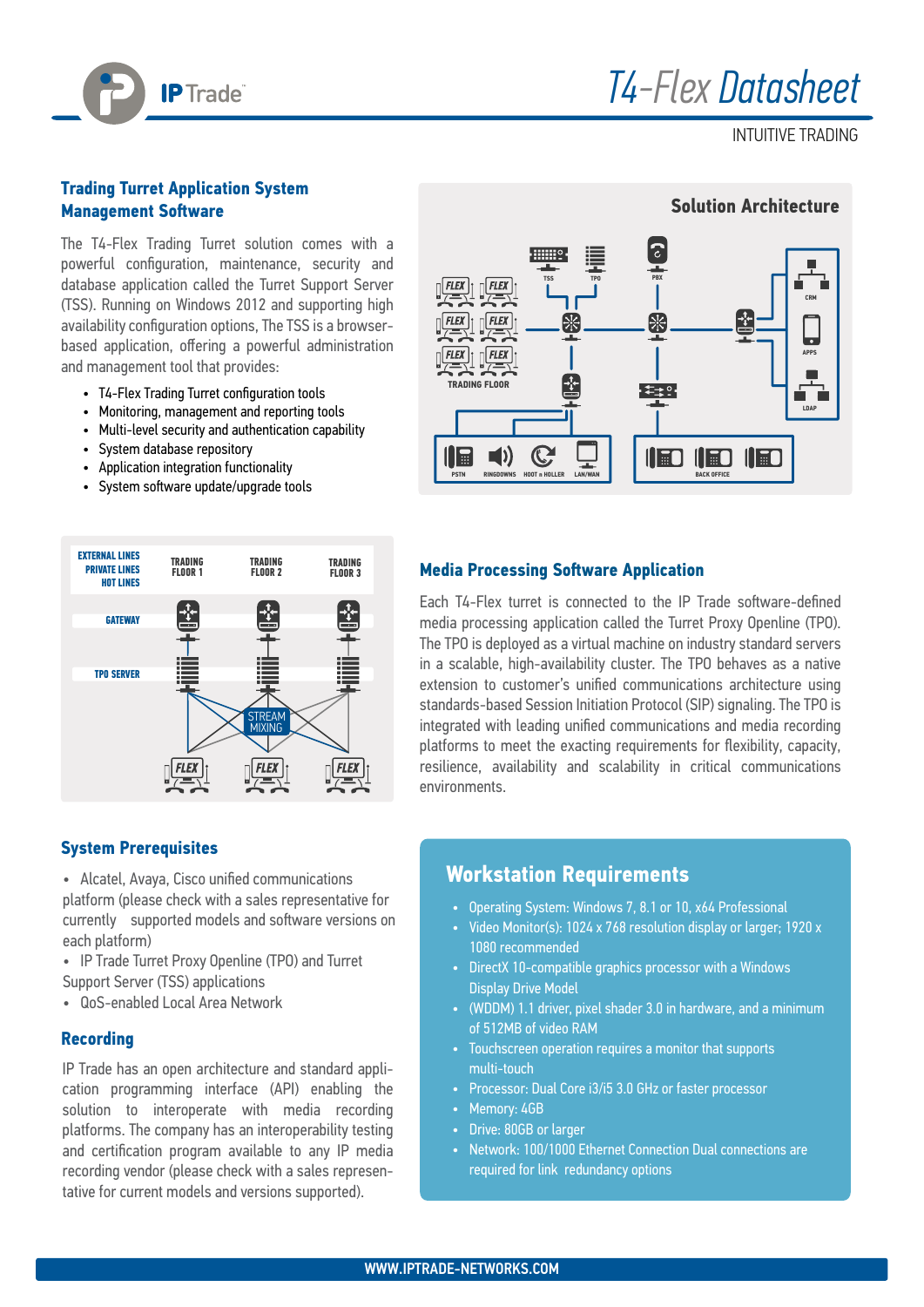



## **Ordering Information - Trading Turrets/Licenses**

**IP** Trade

| <b>Part Number</b>          | <b>Description</b>                                                            |
|-----------------------------|-------------------------------------------------------------------------------|
| <b>IPT-PRO-T4FLEX</b>       | T4-Flex soft turret client for PC                                             |
| IPT-PRO-XMA3210             | XMA Expansion Module - Audio - 10 channels                                    |
| IPT-PRO-XMA3230             | XMA Expansion Module - Audio - 30 channels                                    |
| $IPT-TPO-100-SW=$           | TPO Application Software - 100 concurrent channels                            |
| $IPT-TPO-400-SW=$           | TPO Application Software - 400 concurrent channels                            |
| IPT-SRV-SW=                 | <b>TSS Application Software edition</b>                                       |
| IPT-PRO-SRV-BUND-SMB        | TSS and TPO application software bundle - 100 concurrent channels             |
| <b>IPT-PRO-SRV-BUND-ENT</b> | TSS and TPO application software bundle - 400 concurrent channels             |
| IPT-PRO-SRV-BUND-SMB-RED    | TSS and TPO application software bundle - 100 concurrent channels - Redundant |
| IPT-PRO-SRV-BUND-ENT-RED    | TSS and TPO application software bundle - 400 concurrent channels - Redundant |
| <b>IPT-TSS-OVA</b>          | TSS Virtual appliance license                                                 |
| <b>IPT-TPO-OVA</b>          | TPO Virtual appliance license                                                 |

## **Ordering Information - Accessories and Maintenance**

| <b>Part Number</b>        | <b>Description</b>                                                                                           |
|---------------------------|--------------------------------------------------------------------------------------------------------------|
| <b>IPT-PRO-PERIPH-BUN</b> | Peripherals kit for IPT-PROT4FLEX, includes 2 handsets, 1 microphone and 1 speaker                           |
| IPT-PRO-HDS-SER3          | Profile series handset - HiFi audio - Push-to-talk or Push-to-mute switchable                                |
| IPT-PRO-MIC-EXT-50        | Profile series external microphone 50cm length                                                               |
| IPT-PRO-SPK-T4            | External IP Trade amplified speaker - Slim line - includes one (1) speaker and<br>one (1) power supply cable |
| <b>IPT-PRO-FTPDL</b>      | <b>External USB foot pedal</b>                                                                               |
| <b>IPT-PRO-DIAL</b>       | External USB dialpad                                                                                         |
| <b>IPT-MAINT-EVO-XXX</b>  | Evolution Maintenance - 12 months, per unit                                                                  |